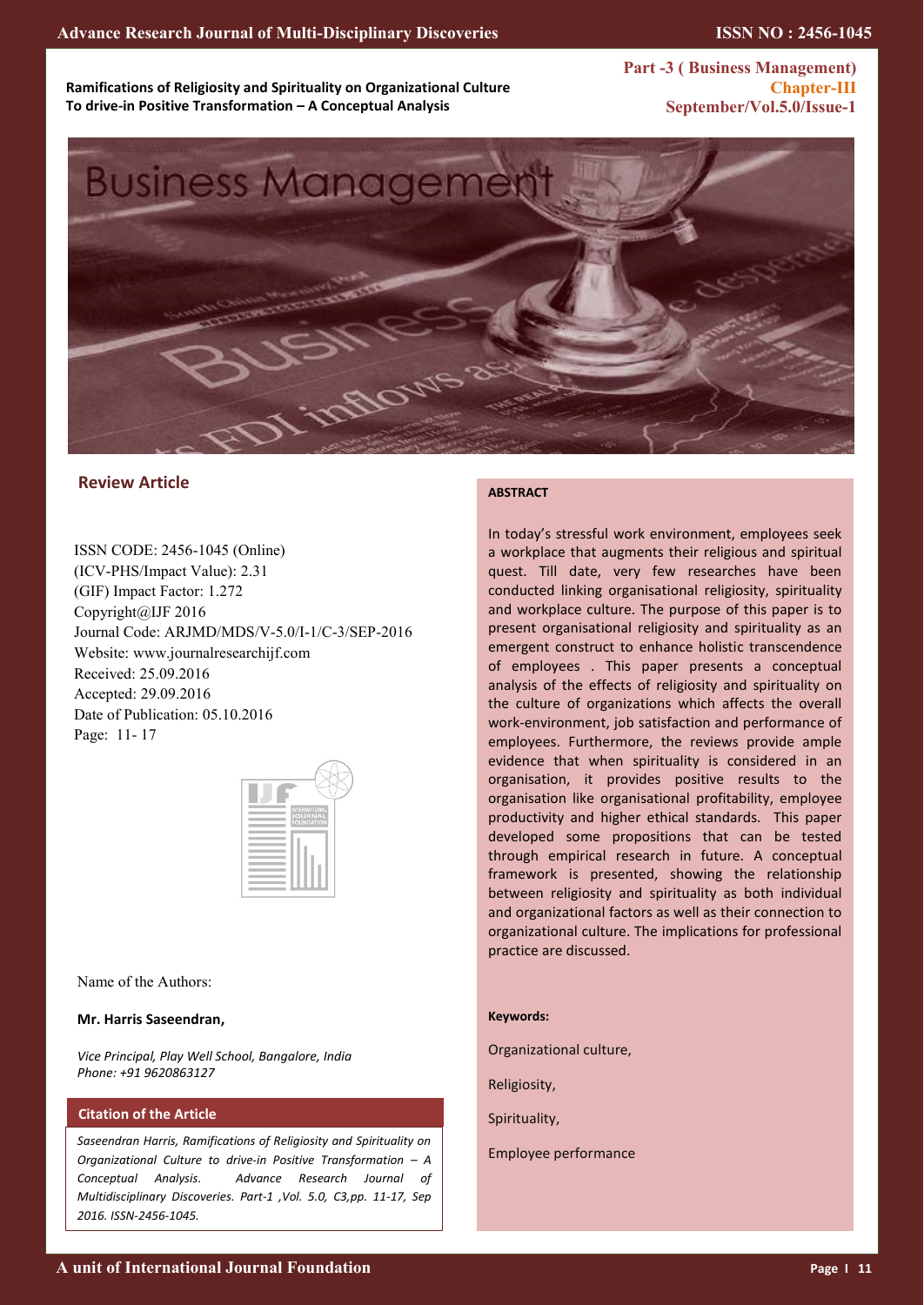## **INTRODUCTION**

In the globalized corporate driven 21th century, matters of belief in God, ethical conduct and spirituality in organizations are issues that have taken a back-seat. The effects have been destructive as has been witnessed in the recent global economic recession triggered by unethical corporate practices. There is an ever increasing rate of employee depression and burn-out than ever before. It is obvious that a better understanding of religiosity and spirituality in organizations would have some positive effects. It is time to change the unspoken rule that a person's religiosity and spirituality is like a cap that can be removed and forgotten as soon as an employee enters the doorway of an office or factory (Morgan, 1997) in order to facilitate who they really are and avoid potential catastrophes. It is time to change the often described analogy of "oil and water" to represent religion/ spirituality and the workplace which HR managers insist are two separate domains that cannot, and should not, be mixed (Gunther, 2001). There is growing evidence that the once distinct line between religious and spiritual beliefs and the workplace is blurring. According to Morgan (1997), the "traditional wall separating religion from the organization seems to be crumbling at an accelerated rate." Hill and Smith found that between 1994 and 2004 the percentage of workers stating that they "feel the need to experience spiritual growth in their work" increased drastically from 30% to 78% (King and Crowther, 2004). Recent studies have examined the relationship between religious and spiritual beliefs on job satisfaction (Cavanagh & Bandsuch, 2005; Milliman, Czaplewski & Ferguson, 2003; Davidson & Caddell, 1994; Pfeffer, 2003), job performance (Kolodinsky, Giacalone & Jurkiewicz, 2008), self-esteem and work frustration (Allen & Meyer, 1996).

Koenig et al. (2000) gave a clear definition for both religiosity and spirituality. They proposed that in order to be close with the sacred and transcendent who is God or ultimate reality, an organized system of practices, rituals and belief which is in short 'religion' is required. It gives an insight on one's relationship and responsibility with others in the community. Spirituality, on the other hand could be defined as the personal quest for understanding answers to ultimate questions about life, about meaning, and about relationship to the sacred or transcendent, which may (or may not) lead to or arise from the development of religious rituals and the formation of community.

An empirical study by Mitroff & Denton (1997) on religiosity and spirituality in organizations revealed that almost all participants believed in a higher power or God, while only half agreed they felt that power while at work. They also found that employees rarely prayed or meditated in the workplace. Heermann (1997) highlighted the fact that although spiritual practices and spiritual values have been absent as variables in organizational research, they may be among the most powerful variables related to employee and organizational effectiveness.

Currently there is a lack of research that directly links the concepts of religiosity and spirituality towards organizational culture. This study seeks to cover that gap

by studying previous researches on these concepts and find the underlying linkages. It is hypothesized that employees' religiosity and spirituality are significant predictors of organizational culture. Although a positive organizational culture is crucial for effectiveness of organizations, it has received miniscule attention from researchers under the perspective of employee religiosity and spirituality. The current research use in-depth literature research to explore their relationship for the intention to develop a conceptual framework.

#### **REVIEW OF LITERATURE**

### **Religiosity**

Among the factors that affect culture, one of the key elements of a cultural phenomenon that is found to have significant influence on people's values, habits and attitudes has been found to be religion (Belzen, 1999). Religion is the unified system of beliefs and practices that pervades the cultural value structure of a society, forming a central part of the intellectual and ideological elements of a country's culture. In countries such as in India, Israel, Saudi Arabia and Iran, with their ancient religious history that has spread to all parts of the world, religion is a major cultural force. Because religion is sacred and its' value system has to be accepted unquestioningly by all members of the society, it has become part of all aspects of daily life in such countries, from decisions on how to lead family-life, to matters of education, the workplace and even an understanding of government (Berkman, Lindquist & Sirgy, 1997). Since punishment for people who are potential deviants is expected, it provides a powerful determent to maintain and continue the salience of expected norms and rituals.

Religion is generally accepted as a subsystem of culture, and is considered as a way of life that motivates its followers to strive for achieving certain values (Schwartz & Davis, 1981). The values promote religious dogmas, norms, moral ideas, ritual requirements and protect from certain taboos (Wulff, 1997; Berkman et al., 1997). These values that are imbibed by people based on religiousorientation are a strong force in forming attitudes and behavior. It is through religion that specific systems with necessary symbolic meaning are created that corresponds with cultural values concerning the supernatural (Geertz, 1993). Bowen (1998) points out that as religion is one of the foundation pillars of moral teachings in society, it provides adherents with a set of principles by which to live, strongly influencing the believers in their daily activities.

According to Clarke (2006), there is great difficulty in prescribing a commonly accepted definition for religion that has consensus in social science. Wulff (1996) states that the term 'religion' has three historical designations attributed to it - there is a supernatural power to which people must respond; the person has a feeling present in him or her that can conceive such a power; and there are ritual acts carried out showing respect for that power.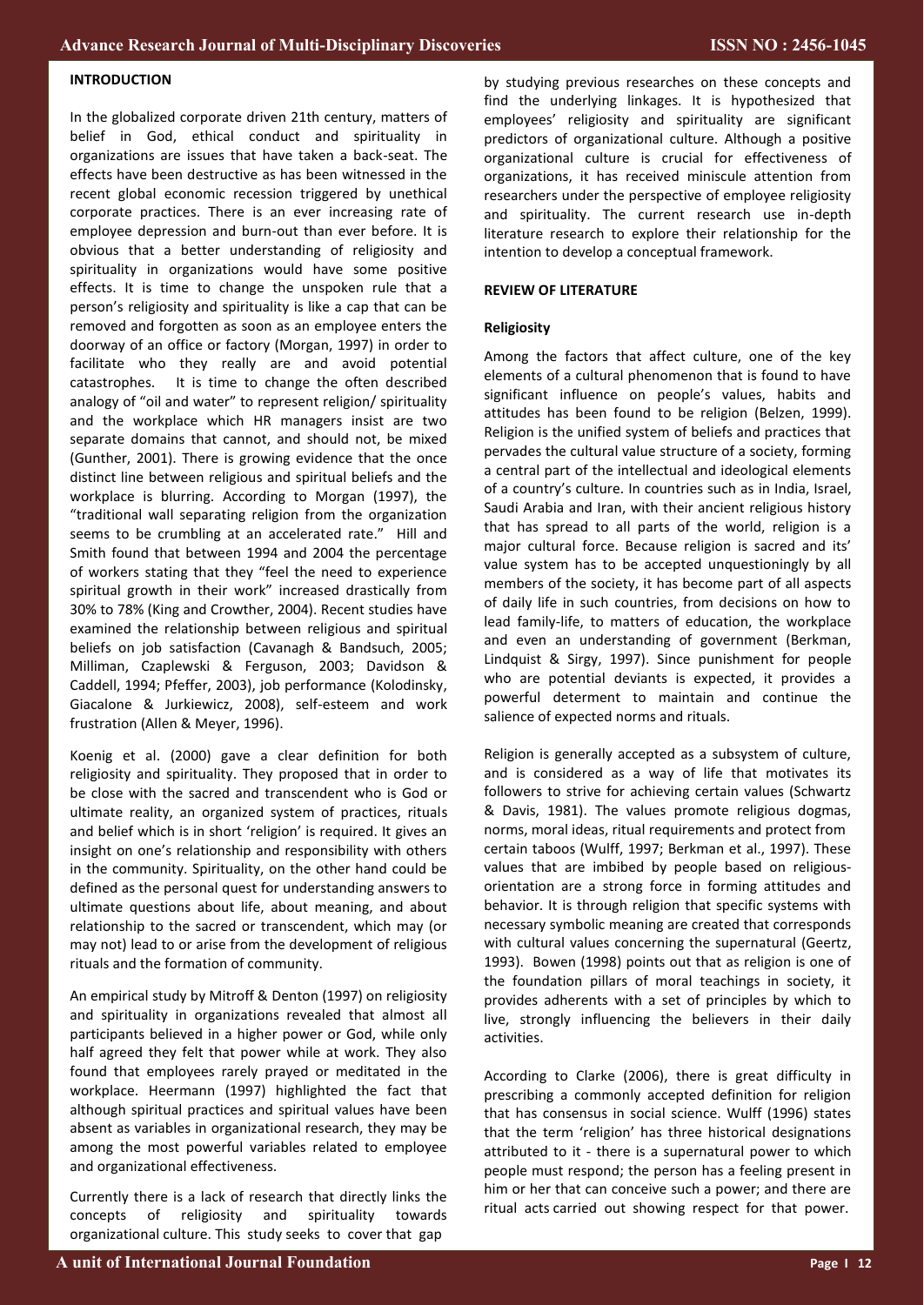#### **Religiosity in Organizational Culture**

With the world businesses increasingly moving towards globalization and with people of various cultures and religions working within the same office-space during the last decade, research on religious diversity and religiosity has become an attractive field for organizational research. According to Fernando & Jackson (2006), since the world's major religions have endured the test of time over centuries, their values would be highly relevant in the management of today's organizations. Few studies have found a link between individual religiosity, workplace culture having religious accommodation and employee behaviour. There have been indicators of strong positive correlations discovered between people's religiosity and their job attitudes (Sikorsa-Simmons, 2005; Kutcher et al., 2010); as well as religiosity and ethical decision-making in organizations (Weaver & Agle, 2002; Fernando & Jackson, 2006). Often managers are guided by the moral and ethical guidelines needed in order to resolve issues and problems their organizations face (Weaver & Agle, 2002). It was also noted that higher religiosity had a positive correlation with greater job satisfaction and was a noteworthy predictor of organizational commitment (Sikorsa-Simmons, 2005). Religious employees showed higher scores on the importance they placed on work, demonstrating a significant difference than their non-religious counterparts (Harpaz, 1998).

According to Tracey & Hinkin (1998), although religion still plays a profound role in contemporary societies, it is surprising that modern organizations still know relatively little about the dynamics of religion and organizational culture. According to her, management researchers are yet to seriously explore the relationship between religion and organizational culture in a more meaningful and determined way. Tracey opines that this may be because religion is considered too sensitive a topic to be explored, or far removed from the commercial organizations that form the empirical focus of much work.

McGuire, Omer & Sharp (2012), conducted a study examining the impact of religiosity on financial reporting in organizations. Based on the results, they concluded that religiosity represented a mechanism for reducing costly agency conflicts, particularly when other external monitoring is low. They predicted that firms situated in religious areas had a more ethical culture where they were less likely to engage in financial reporting irregularities as their research showed clear links between religiosity and reduced acceptance of unethical business practices. Their research results showed that firms headquartered in areas with strong religious social norms experienced lower incidences of financial reporting irregularities.

Many researchers note that there is increased organizational religiosity in recent times, with religious symbols and practices are becoming more prevalent and acceptable in the workplace, with an increase in enrichment and empowerment programs, prayer meetings, scripturalstudy, religious/spiritual language, and requests for time off for religious obligations or holidays (Garcia-Zamor, 2003; Mitroff & Denton, 1999). A fair number of studies have examined the influence of religion in the workplace.

Mitroff & Denton (1999) in their study administered on top executives from businesses across the USA, found that nearly all participants believed in the higher power of God over anything, and half of them agreed that they felt the effects of this power while at work. Similarly, Adam's (2008) study showed positive correlations between prayer and motivation. Oler (2004) examined the extent to which religiosity affected daily work practices and leader/ follower trust levels among top management and their subordinates. The findings revealed that the more members attended worship services, the more likely they demonstrated specific positive actions and attitudes at work. Vasconcelos (2009) pointed out that religion is an unescapable subject that influences employees' behaviors, perceptions, and decisions. McCarty (2007) in his research showed a positive relationship between office prayer meetings and increased employee morale and productivity as well as decreased employee turnover.

Managers view prayer as a source of accuracy in their corporate decision making (Cavanagh & Hazen, 2008). Executives regard prayer as being beneficial as it helps them to keep their mental and emotional capacities at an optimal level, thereby motivating them to make the right decisions (McGee & Delbecq, 2003). Jayasinghe & Soobaroyen (2009) found that religiosity is an integral part of accountability in non-western societies, with both playing a part in trust, aspirations, loyalty, social status, power, and rivalries. Nur (2003) found that self-described religion-oriented companies exhibited higher levels of overall satisfaction.

In conclusion, organizational religiosity i.e. religious accommodation of diverse people's needs make the most of their unique talents, experiences and backgrounds to succeed in a very competitive global marketplace. The current study aims to provide more insight into organizational culture under the perspective of religiosity in the organization. The following propositions have been developed referring to the conceptual framework presented later:

**P1:** Religiosity of employees plays a significant role on the organizational culture affecting employee performance and well-being.

**P2:** Organizational religiosity, accommodating employee religiosity in the workplace plays a significant role on the organizational culture affecting employee performance and well-being.

## **Spirituality**

Traditionally spirituality has always been commonly linked to religion. From the ancient days of the Hindu Vedas and Buddhist teachings, biblical Abrahamic and Islamic scriptures, spirituality was always closely connected with religion. In the western world, the Christian reformers between the 16 and 17 centuries, such as Wycliffe, Erasmus, John of the Cross, and Ignatius of Loyola, realized that religion had become too political and sought to free the practice of religion from the ties to earthly institutions (Jamison, 2006). The reformers wanted the religious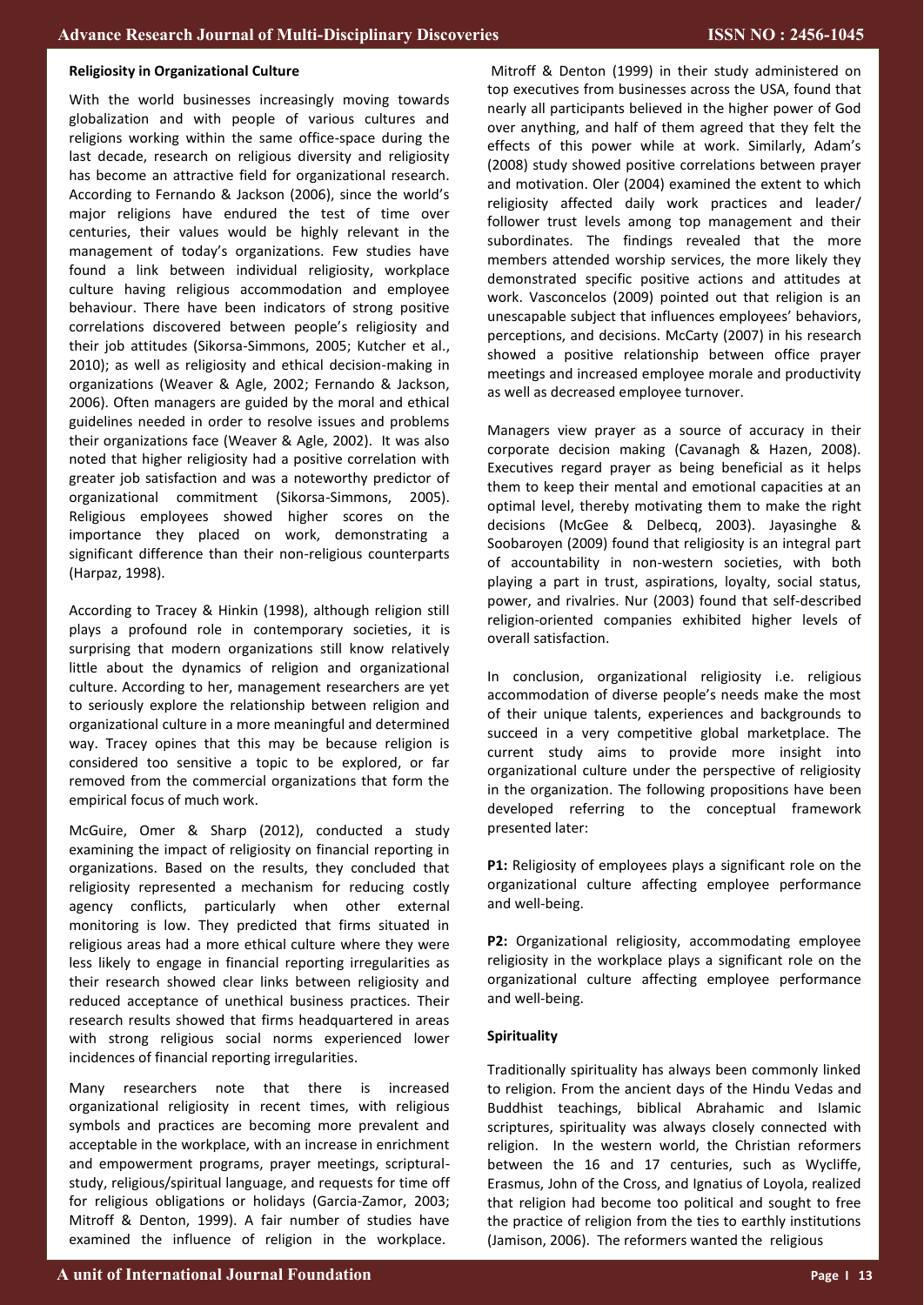masses to concentrate on their own interior spiritual world of faith rather than the exterior world of religious practices. This led to a separation of spirituality from religion. William James, in 1902, was recognized as the first to propose formally separating religion from spirituality (Jamison, 2006). India has always existed as a land of spirituality where both tourists and worshippers from around the world came for finding spiritual inner-peace. From the days of the ancient sages to the modern yoga workshops and World Guinness record set by Prime Minister Narendra Modi in 2015 (NDTV, 2015) for the largest yoga class as well as the largest number of nationalities participating in a single yoga event, India has always existed as a land of spirituality.

The question of what spirituality is, is one that is continually being asked. According to Klerk (2005), spirituality has been described to include a broad range of concepts and values including transcendence, balance, sacredness, selflessness, meaning in life, living with a deep connectedness to the universe, and the awareness of something or someone greater than oneself providing energy and wisdom that transcends the material aspects of life. To provide clarity to this broad concept, Valasek (2009) summarized the range of definitions on spirituality into seven general categories including, searching for meaning and purpose; living in harmony with others; personal wholeness, wellness, holistic; achieving personal growth; ethics, integrity, or values based; belief in the divine; and sense of justice or fairness.

Dehler & Welsh (2003) formulates spirituality as the expression of spirit, behaviorally or cognitively. They described the spirit in terms of emotion, as a search for meaning, aspirations and deeper self-knowledge. Emotion is the personal feelings of meaning, purpose, knowing and being that energize action. Thus spirit is an inner source of energy and spirituality is the outward expression of that source.

## **Organizational Spirituality**

Spirituality in organizations is a particularly important issue in scientific and practitioner literatures that has been noticeably absent as a variable of study in organizational research. Yet, it is considered among the most powerful variables related to personal, team, and organizational effectiveness (Heermann, 1997).

Organizational Spirituality (OS) has been defined in a number of different ways. A spiritual organizational culture provides meaningful work that instills a feeling of purpose, that fosters a sense of connection and positive social relations with coworkers, and that provides workers with the ability to live integrated lives (Rego & Cunha, 2007). Similarly, Milliman et al. (2003) explain that an organizational culture is spiritual in the extent that it serves as an outlet for its members to satisfy their inner needs, to have a positive impact on society, to develop strong connections to others, and to have consistency between one's core beliefs and the values of the organization. Thus, 'work-spirituality' is defined as the organization's search to find and inculcate in employees a sustainable, meaningful and sacred understanding of the self and his/her relationships with others.

Whether incorporating spirituality practices in organizations will result in an increase in productivity is a controversial issue. Some researchers view spirituality as anti-materialist (Dent et. al, 2005) while others argue that spirituality can be used to improve organizational performance (Ashmos & Duchon, 2000; Garcia-Zamor, 2003). In the last decade, many research projects have reported positive relationships between spirituality organizational culture and organizational effectiveness and performance (Bierly, Kessler & Christensen, 2000; Mitroff & Denton, 1999). Yet research conducted on the impact of spirituality on organizational culture has not been consolidated and reviewed in depth.

Barnett (1985) proposed a model of employee development that attempts to integrate workplace experience with spiritual experience. The model is based on two life concepts, where the first comes from the ancient Hindu tradition in which the householder establishes a foundation for spiritual growth by providing for the physical welfare of his or her dependents. The second is based on the Native American Medicine Wheel in which an individual engages in self-discovery as he or she moves from a state of innocence to that of enlightenment. Thus instead of a series of steps to be climbed, an individual's career becomes a path to personal enlightenment, by leading through mastery of material skills towards spiritual growth and self-knowledge.

According to Karakas (2010), there are three spiritual perspectives that can positively impact organizational culture and performance are:

- i. HR perspective: Spirituality enhances employee well-being and quality of life.
- ii. Interpersonal perspective: Spirituality provides employees a feeling of interconnectedness.
- iii. Philosophical perspective: Spirituality provides employees a sense of purpose .

Evidence indicated that managers are grasping that prayer can be a source of accuracy or a lesser margin of error in their corporate decision making (Cavanagh & Hazen, 2008; Vasconcelos, 2009). McGee & Delbecq (2003) asserted that executives regard prayer as being beneficial to them because it helps them to keep their mental and emotional capacities at an optimal level, and they feel somehow inspired to make right decisions.

## **The following propositions are presented for future studies:**

**P3:** Spirituality of employees plays a significant role on the organizational culture affecting employee performance and well-being.

**P4:** Organizational spirituality, providing a more serene and peaceful environment in the workplace plays a significant role on the organizational culture affecting employee performance and well-being.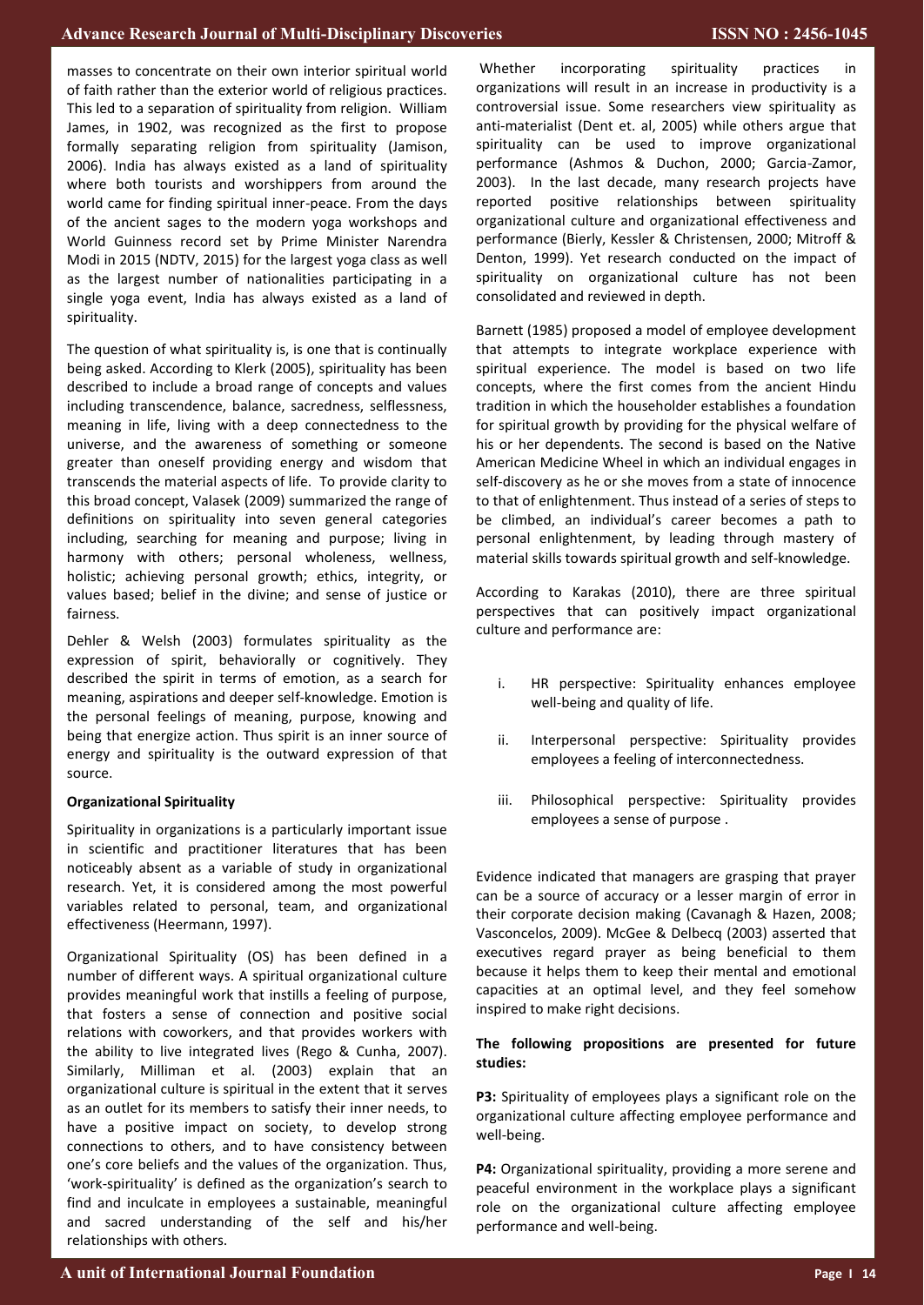#### **Organizational Culture**

Organizational culture has today developed from the fields of psychology, sociology, and management to become recognized as the driving force behind successful organizations. It has managed to become one of the key tools in understanding the behavior of people in organizations which predicts the sustainable growth of the firm itself. Today, organizational culture is one of the most explored phenomena of organizational behavior and an inevitable variable in explaining the functioning and sustainable performance of all kinds of organizations.

The concept of workplace culture has become one of the most important topics in organization sciences. Barley et al. (1988) highlighted that the origin of workplace culture research can be traced back to researchers who were influenced by the works of sociologists such as Schein (1985) & Van Manen (1976) who focused on the understanding of organizational dynamics. Though these researchers did not discuss organizational culture per se, the underlying theme of their studies was the same. Their outcomes influenced a new generation of academics towards the study of workplace culture in two directions. One of them is the practitioner-oriented perspective argued that by paying attention to the firm's ideals, values and norms instead of their strategies, the management can enhance organizational effectiveness (Ouchi & Price 1978; Peters, 1978). The other perspective which was 'theoretically-inclined' held that organizations can be conceived as 'socially constructed systems of meaning' with 'intersubjective realities' that influence organizational dynamics (Pettigrew, 1979; Schein, 1985). Both these schools of thought encouraged further research in the study of organizational culture and thus the modern understanding of workplace culture was born (Barley et al., 1988).

Culture has been applied to represent the various ways that human beings interact at work leading to two major research approaches- the functionalist approach claims that culture is something an organization has while the interpretive approach suggests that culture is something an organization is (Smircich, 1981). Researchers such as Wilkins (1983) have opined that the effect of organizational culture is not as strong as that of national culture, since organizational culture will not reach the depth of socially shared understanding that human beings inculcate from their societies during childhood, as its learning happens only during adulthood. Other researchers such as Jaeger (1983) have contradicted this view by suggesting that a firm with a strong organizational culture tends to have a strong influence on the values of employees. Many modern researchers are interested in workplace culture so as to inculcate strategies for managing diversity of multi-cultured employees in multi-national corporations. Donald and Rattansi (1999) called the phenomenon of diversity and multiculturalism in culture as a "saris, samosas and steelbands syndrome" since such a focus provides only a superficial manifestations of culture that fails to understand the complexity of culture and its formation. Schein (1985) reminded that organizations must create a culture that links members together, by fostering an environment where all are equally respected and appreciated.

Organizational culture was defined by Berryman (1989) as a set of assumptions or beliefs that are shared by members of an organization. It refers to the ways that they are "rendered specific and differentiated" (Donald & Rattansi, 1999). Hofstede (2001) defined it as the collective programming of the mind, which can distinguish the employees of one organization from another. In a study conducted by Hofstede (1998), six dimensions of organizational culture were identified. The dimensions included process-oriented versus results-oriented, which shows a difference between a concern with means and a concern with objectives; employee-oriented versus joboriented, which focuses on the differences between a concern for people and concern for getting the job done; parochial versus professional, that compares members who derive their identity largely from the organization and members who instead identify with their type of job; open system versus closed system which is a dimension that compared the difference between the two types of systems; loose versus tight control that focused on the amount of internal structuring within organizations; and normative versus pragmatic, where normative units emphasized on correctly following organizational procedures, which was seen as being more important than result, while pragmatic units were market-driven which focused on meeting customer needs, since the final results was seen as being more important than following procedures.

#### **Conceptual Framework:**

Based on past literature review, this research concentrates on creating a conceptual framework that reveals the relationship between the two factors, namely religiosity and spirituality that are divided into individual and organizational aspects and their impact on the culture of an organization. This framework emphasizes the need to have a more accommodating approach by organizations in dealing with employee religious beliefs as well as in inculcating a more spiritual environment so as to facilitate a positive organizational work culture. Thus it is found that the independent variables, religiosity and spirituality are positively related to the culture of organizations which in turn lead to motivated employees who perform higher along with more creativity, team-bonding, loyalty to the firm and reduction of stress. The diagram framework is given below:



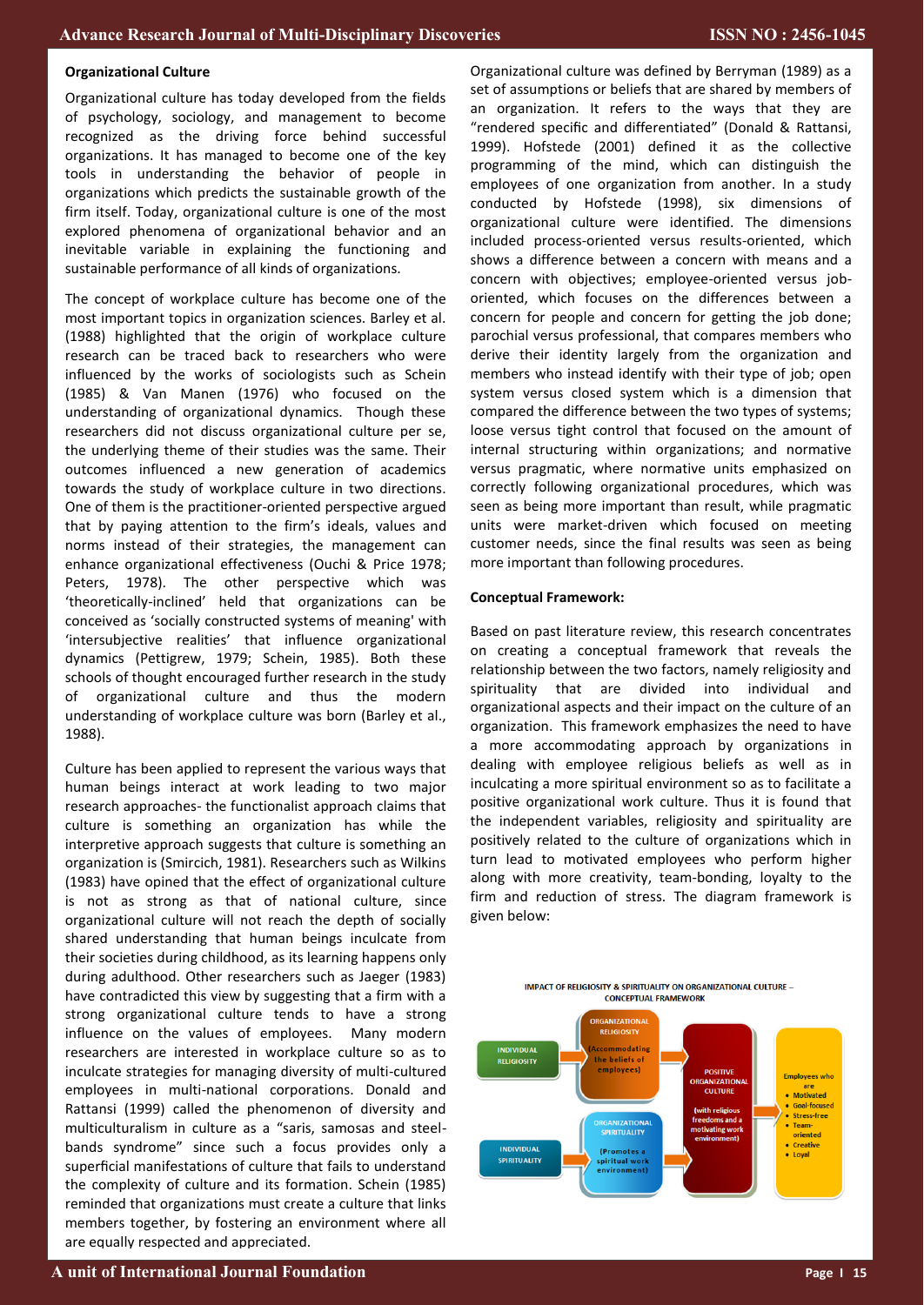# **CONCLUSION**

It is a contradiction that religiosity and spirituality benefit only the society. This conceptual paper sketched the crucial benefits of employees' religiosity and spirituality compounded by the positive effects of organizations inculcating a religious and spiritual work culture on employee work satisfaction and performance. There are several consequences for managers who attempt to create changes in employee behaviors in their organization. The factors of religiosity and spirituality are dynamic in nature and the relationships between them and organizational culture will continuously evolve. Their relationship needs to be given careful thought and consideration for an effective organizational culture. It is recommended that the top management should take initiatives to provide a framework that will lead to the formalization of religious and spiritual practices, thereby enhancing the organizational culture leading to better values and commitment of employees. It is imperative that researchers and practitioners continue to examine strategies that support employee motivation and work satisfaction to improve the overall culture of organizations. Further research is required to measure the factors proposed in this model and provide a comprehensive framework by identifying all the relevant factors that influence organizational culture.

#### **References**

*[1] Adams, T. (2008). Impact of Prayer on the Relationship between Supervisory Support and Employee's Perception of Workplace Equity. Emerging Leadership Journeys, 1(2), 3-13.*

*[2] Allen, N. J. & Meyer, J. P. (1996). Affective, continuance, and normative commitment to the organization: An examination of construct validity. Journal of Vocational Behavior, 49, 252- 276.*

*[3] Ashmos, D. P. & Duchon, D. (2000). Spirituality at work: A conceptualization and measure. Journal of Management Inquiry, 9(2), 134-145.*

*[4] Barnett, C. K., Krell, T. C., & Sendry, J. (2000). Learning to learn about spirituality: A categorical approach to introducing the topic into management courses. Journal of Management Education, 24(5), 562-579.*

*[5] Barley, S. R., Meyer, G. W. & Gash, D. C. (1988). Culture of cultures: Academics, practitioners and pragmatics of normative control. Administrative Science Quarterly, 33(1), 24-60.*

*[6] Belzen, J.A., (1999). The cultural psychological approach to religion: contemporary debates on the object of the discipline. Theory and Psychol., 9(2), 229-255.*

*[7] Berkman, L. F. & Syme S. L. (1979). Social networks, host resistance, and mortality: a nine-year follow-up study of Alameda County residents, 109(2), 186-204.*

*[8] Berryman, C. (1989). The manager Desk References, London: AMACO.Bierly, P., Kessler, E., & Christensen, E. (2000). Organizational learning, knowledge and wisdom. Journal of Organizational Change Management, 13(6), 595-618.*

*[9] Bowen, H. R. (1999). Goals: The intended outcomes of higher education. In J. L. Bess & D. S. Webster (Ed.), Foundations of American higher education, (pp. 23 – 27). Boston, MA: Pearson.*

*[10] Cavanagh, G. F. & Bandsuch, M. R. (2002). Virtue as a Benchmark for Spirituality in Business. Journal of Business Ethics, 38(1), 109-117.* 

*[11] Clarke, N. (2006). Developing emotional intelligence through workplace learning: findings from a case study in healthcare. Human Resource Development International, 9(4), 447-465.*

*[12] Davidson, J. C. & Caddell, D. P. (1994). Religion and the meaning of work. Journal of the Scientific Study of Religion, 33, 135-147.*

*[13] Dehler, G. E. & Welsh, M. A. (2003). The experience of work: Spirituality and the new work-place. In: R. A. Giacalone and C. L. Jurkiewicz (Ed.), Handbook of Workplace Spirituality and Organizational Performance, (pp. 108-122). Armonk, NY: M.E. Sharpe.*

*[14] Fernando, M. & B. Jackson (2006). The Influence of Religion-Based Workplace Spirituality on Business Leaders' Decisionmaking: An Inter-faith Study, Journal of Management & Organization, 12, 23-39.*

*[15] Geertz, C. (2003). Religion as a cultural system. In: Banton M, (Ed.), Anthropological Approaches to the Study of Religion, (pp. 1-46). London: Tavistock.*

*[16] Garcia-Zamor, J. C. (2003). Workplace spirituality and organizational performance. Public Administration Review, 63(3), 355.*

*[17] Gunther, M. (2001). God and business: The surprising quest for spiritual renewal in the American workplace. Fortune, 58-80.*

*[18] Harpaz, I. (1998). Cross-national Comparison of Religious Conviction and the Meaning of Work. Cross-Cultural Research: The Journal of Comparative Social Science, 32, 143-170.*

*[19] Heermann, B. (1997). Building Team Spirit, Activities for Inspiring and Energizing Teams. New York, NY: McGraw-Hill.*

*[20] Hofstede, G. (1998). Attitudes, Values and organizational culture: Disentangling the Concepts. Organization studies, 19 (3), 477- 493.*

*[21] Jaeger, A. M. (1983). The Transfer of Organizational Culture Overseas: An Approach to Control in the Multinational Corporation. Journal of International Business Studies, 14 (2), 91- 114.*

*[22] Jayasinghe, K. & Soobaroyen, T. (2009). "Religious "spirit" and peoples" perceptions of accountability in Hindu and Buddhist religious organizations". Accounting, Auditing & Accountability Journal, 22(7), 997-1028.*

*[23] Jamison, C. (2006). Finding sanctuary: Monastic steps for everyday life. Minnesota: Liturgical Press.*

*[24] Klerk, J. J. (2005), Spirituality, meaning in life, and work wellness: a research agenda. The International Journal of Orgnaizational Analysis, 13(1), 64-88.*

*[25] Koenig, H.G., McCullough, M. & Larson, D.B. (2000). Handbook of Religion and Health., New York, NY: Oxford University Press.*